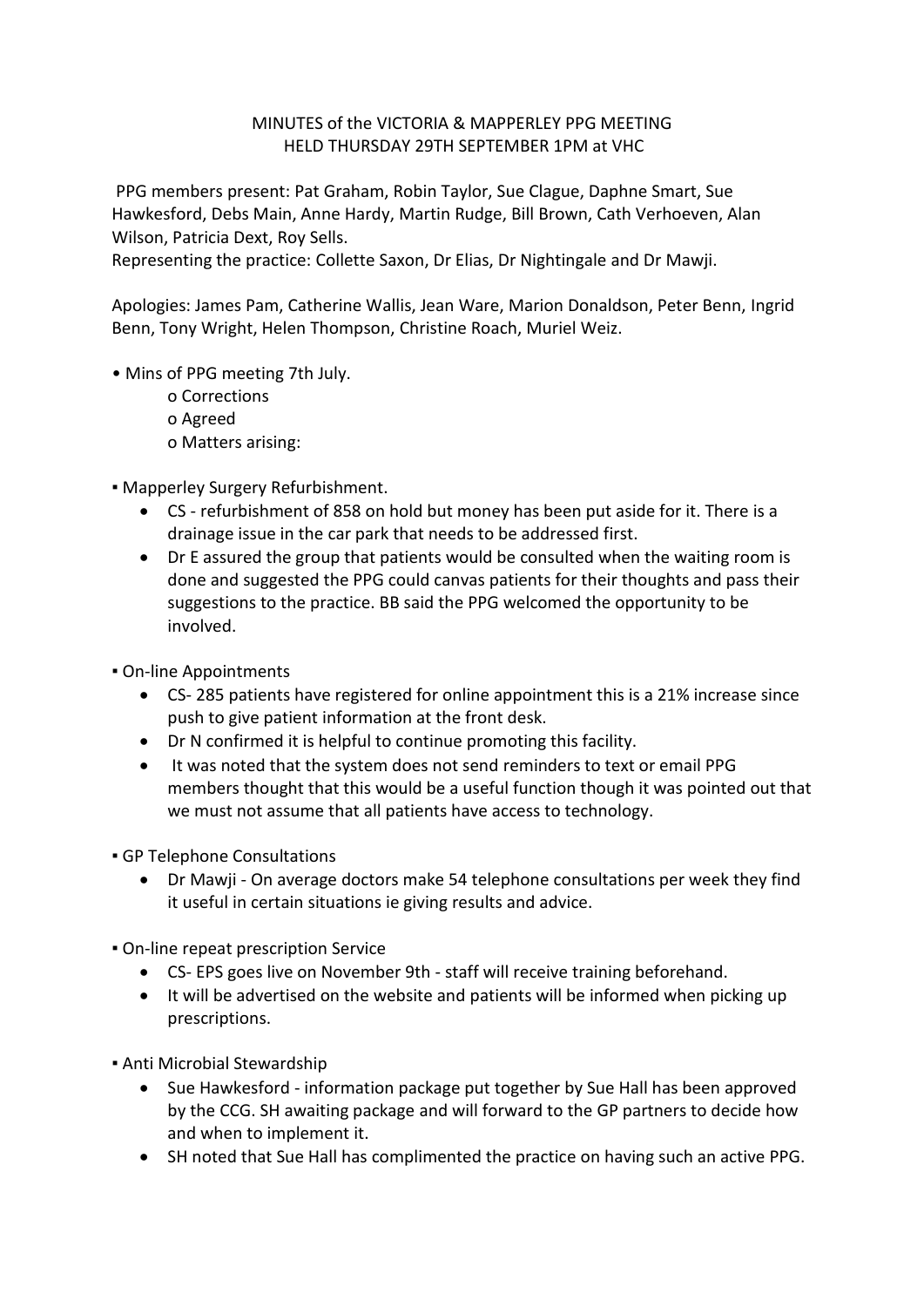- SH said that she will be away for the next few months and will pick this up in the new year.
- Waiting room information management
	- Cath V 858 awaiting refurbishment before making any significant changes there.
	- Anne H still looking after VHC notice board and waiting area.
- Clinical Commissioning Strategy Sue C
	- The PPG held a focus group regarding the CCGs 2 year strategy at the surgery. Feedback will be put into the next stage of the CCGs plan and our voices will be heard.

## AGENDA

1. Newsletter- Debs

- Debs handed out copies of the winter edition of the newsletter and thanked those who contributed for helping getting it completed in good time.
- Sue thanked Debs for another great effort.
- 2. Macmillan Fundraising 30th September. Anne
	- Anne informed group of plans for coffee morning at 858 and confirmed arrangements with those who have volunteered to help.
- 3. Mapperley Park Practice Dr Elias.
	- Dr Elias gave an update regarding Mapperley Park Medical Centre(MPMC). It has been inspected 7 times by the CQC and has been suspended to enable the practice to reopen in December.
	- Dr Mawji has agreed to help in agreement with the CCG and with their support. A registrar, admin and practice nurse are being paid for by MPMC to accommodate the additional patients.
	- Concern was expressed over the amount of notice given by the CCG in December if MPMC does not reopen. This could result in an additional 1 to 1.5 thousand patients being registered, it will generate more core income and 1 more GP to accommodate the increase. Plains View practice has also been recommended to patients from MPMC.
	- The CCG have acknowledged the cooperation of our practice and have learned some valuable lessons from this situation.
	- The fluidity of the process for patients registering from MPMC was questioned and Dr Elias stated that patients need to be fully registered to enable the practice to have access to their medical records but the process would be reviewed.
	- A comment was made complimenting the reception staff at 858 on their professional manner in light of abuse from disgruntled patients from MPMC. The practice has a zero tolerance policy sign in reception which CS will make bigger to ensure patients aware. The PPG agreed that a card and chocolates or biscuits would be sent to both 858 and VHC.